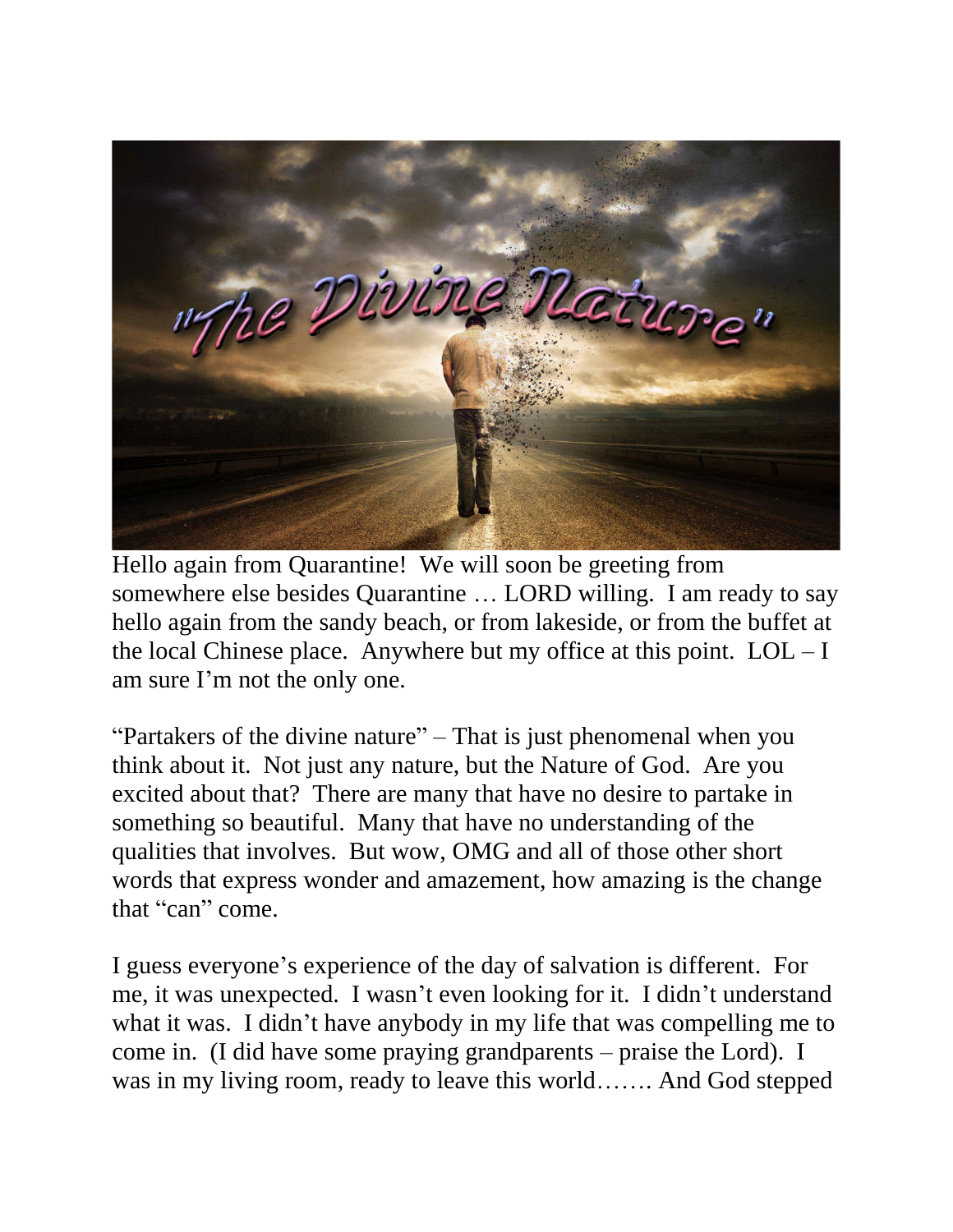in. I will never get tired of telling it. (You might get tired of hearing it). If you had known me…… oh my, I am glad you didn't. I was a mess. I was self-centered, I was just a flat mess all the way around. But in an instant, and I mean that, an instant, all of that changed.

My conversion was sure! I knew that I had encountered not just something, but I had a Spiritual awakening. I didn't wonder whether God existed, I KNEW HE DID. And that day, when He entered my heart, my mind, and my soul, I was changed forever. I took on a new nature, then and there. I used more four letter words than most sailors….. and in an instant my vocabulary changed. In an instant my thought process was different. I remember encountering people, I would say something, and immediately I would recognize a difference. At the time it was a difficult thing for me to even understand. Now, today I can tell you what I was experiencing, I was getting a taste of that divine nature. My character changed, I was not just clean, I was different…… I had been born again. That Divine Nature, is a reality! As a sinner, it was such a contradiction to who I had been, it was the stone that started my faith in God. I love the scriptures that tell of the story of the blind man being healed, "whether he is a sinner or not, I do not know, all I know is that I was once blind and now I see". (paraphrased a bit) - That defined my faith that summer in 1998. I was a blind despicable sinner, that eyes had been opened to his condition, and was forever changed.

Have you received the Divine Nature? Have you seen the contradiction from the old to the new? It's recognizable. Our God is a Holy God. "Marvel Not! You must be born again." You can be, if you haven't been. And if you have been – rejoice …… be reminded……… you my friend have received the greatest gift that you could ever receive …… and the dividends will be paid for eternity.. My God – Praise His Name … knows how to give a gift, and that is for certain.

God bless – Pastor Paul